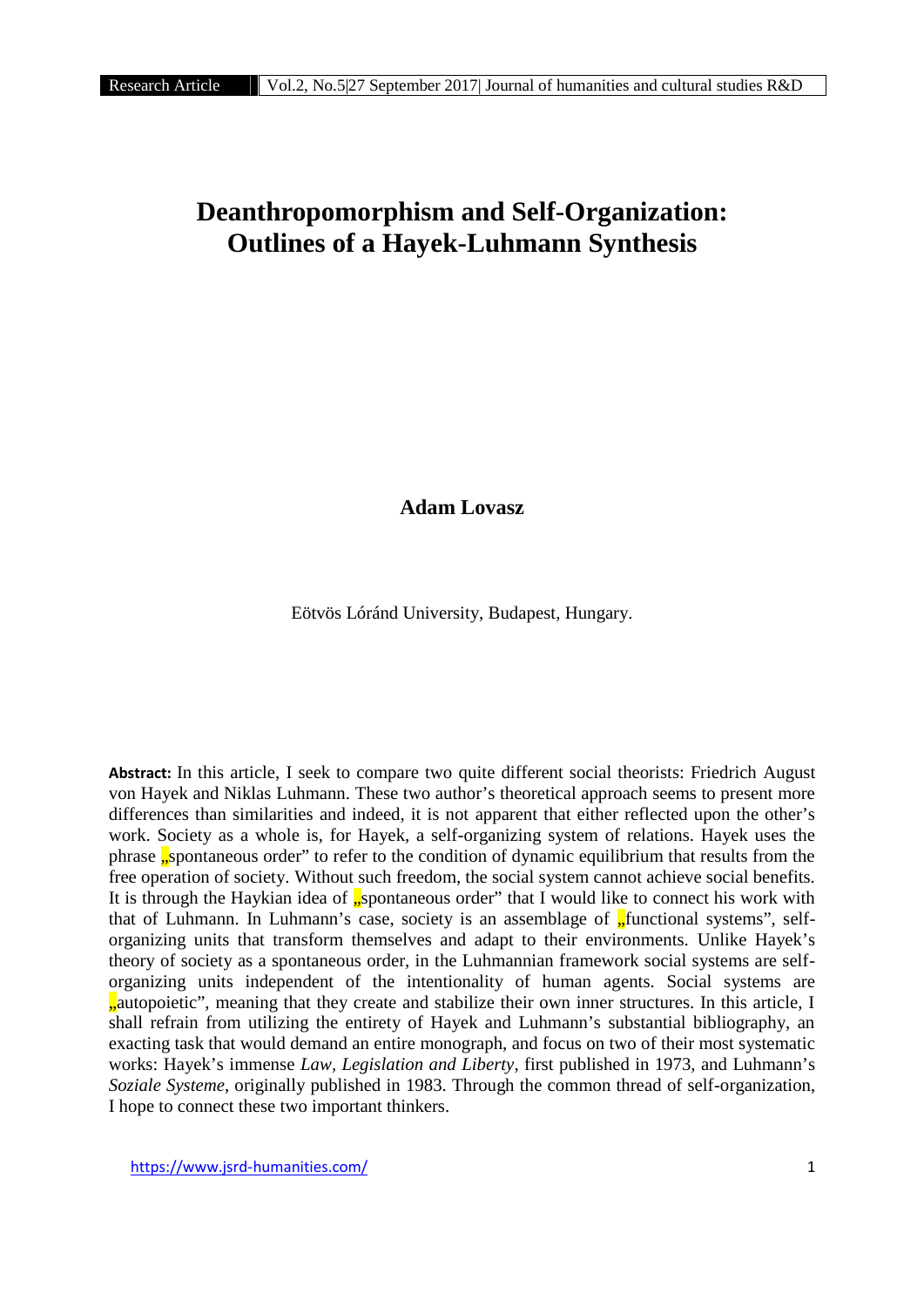## **Keywords**

autopoiesis, Friedrich August von Hayek, Niklas Luhmann, self-organization, social theory

The term **"self-organization**" was first coined by psychiatrist and cybernetician William Ashby in a widely cited and highly influential 1947 article, "Principles of the Self-Organizing Dynamic System." Before unpacking what Hayek and Luhmann have to say in this regard, it will be helpful to define what "self-organization" is. In his article, Ashby advances the view that machines are not wholly predetermined automatons, but rather, are able to "undergo spontaneous changes of internal organisation." (Ashby 1947, 125) If a machine reconfigures itself without outside interference, it may be at once determinate and self-determinating. Everything depends on whether changes are observed within the machine's internal structure. Hence, for Ashby, it is important that such changes be quantifiable. Real systems, because they are dynamic and embedded within broader material networks, are amenable to external measurement. The machine is an "absolute system", in as much as it unites within itself a range of internal components. If changes are observed within the inner structure of the machine, it may be surmised that these changes are self-induced. Each system in Ashby's thought-experiment has at least "two organisations or fields": when machines become self-organizing, they abruptly switch fields. (Ashby 1947, 128) A self-organizing machine is capable of enacting a movement between two points in time, that leads to both a change in its external circumstances and its internal structure. In other words, the self-organizing machine has several different fields. (ibid)

A literary illustration may be of help here. In E.T.A. Hoffmann's magical 1816 short story, *The Sand-Man*, we are acquainted with Olimpia, a captivating young lady who is, alas, not all she seems. The protagonist of the novel, Nathanael, falls in love with Olimpia after dancing with her. Apparently, she is capable of independent movement, and would pass Ashby's test for self organization. In this sense, Olimpia has several fields. She can apparently perform different kinds of movements with a certain degree of dexterity. Olimpia has a fashion-field, endowed as she is with perfect taste for clothes. She also has a musical-field, exhibited in her piano and singing skills. She has an emotional-field, as exhibited by the yearning in her eyes that incites Nathanael. Also, Olimpia listens with patience to Nathanael's mystical stories, without showing the slightest sign of boredom. She can even give her assent, repeatedly saying "ah ah" to whatever Nathaniel tells her. Olimpia is characterized by a multitude of fields: she is a self organizing machine. Passive machines, such as puppets for example, by contrast, have only one field: that which they are given by other machines. A puppet can do no more than what the puppet master compels it to do. Tragically and heart-breakingly, Nathanael does not seem prepared to countenance the possibility that machines can return to the state of passivity. Already, we realize that something is amiss, that Olimpia is has not wholly shed the possibility of regression into a passive state, when she reacts in a regrettably dull manner to Nathanael's comically exasperated entreaty: "Yes, you are my lovely, glorious star of love,' said Nathanael, 'and will shine for ever, purifying and ennobling my heart.' 'Ah! Ah!' replied Olimpia, as she moved along." (Hoffmann 1967, 207) The simplicity of Olimpia's speech betrays the fact that her inner structures are simpler than we would assume. Here we have found a simple field: in terms of language use, she has not been programmed to use syntax in a human manner. Yet Nathanael's blatantly overwritten description of his own emotions (who in his right mind would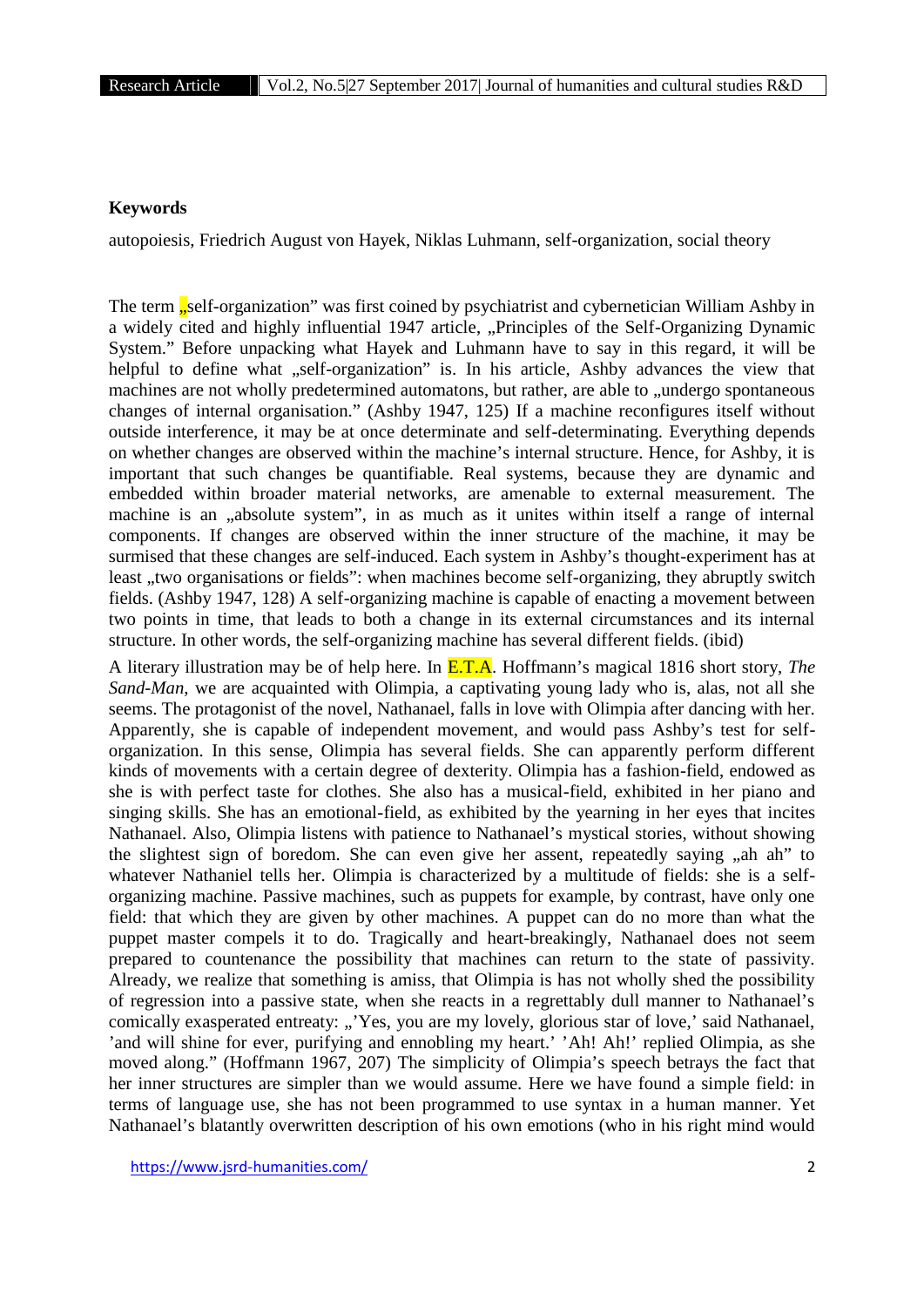utter such sentimental claptrap?) betrays the pervasiveness of artifice. It would seem that Nathanael has given up one of his fields, i.e. the possibility of sexual relations with other, organic women, for a one-sided appreciation of a robotic woman who cannot respond to his communication. A machine is never simply active or passive, self-organizing or organized by external causal agents. Olimpia is never fully human, but neither is Nathanael, a fictional character every bit as artificial as she is, and perhaps even a great deal more contrived. Instead of describing what Olimpia does, Hoffmann prepares us for the final, climactic revelation through an example of negative description:

> She neither embroidered, nor knitted; she did not look out of the window, or feed a bird, or play with a little pet dog or a favourite cat, neither did she twist a piece of paper or anything of that kind round her finger; she did not forcibly convert a yawn into a low affected cough-in short, she sat hour after hour with her eyes bent unchangeably upon her lover's face, without moving or altering her position, and her gaze grew more ardent and more ardent still. And it was only when at last Nathanael rose and kissed her lips or her hand that she said, 'Ah! Ah!' and then 'Goodnight, dear.' (Hoffmann 1967, 209)

Here the limits of Olimpia's self-organization become apparent. This list of qualities serves as a reminder that the boundaries between human and nonhuman cannot be equated with self organization and external organization. Far from being a case of "either/or", self-organization can be interpreted in the mode of a gradient, which ties in with Ashby's assertion that self organization is a quantitative matter. As opposed to Olimpia, Hoffmann seems to imply that a real woman exhibits, at least occasionally, the following behaviors: embroidering, knitting, looking out of windows, feeding birds, playing with little pet dogs and/or cats, twisting pieces of paper ("or anything of that kind") around her finger and, most entertainingly, forcibly converting yawns into coughs. All of these characteristics are missing in Olimpia. Living women have more fields of activity, and exhibit a greater degree of self-organization. What is most disturbing about Olimpia is her in-betweenness: she is a machine that has too many of the characteristics of womanhood not to qualify as a woman, but she has too little of these to actually qualify as a living person. But for Nathanael, all that matters is the ardency of Olimpia's gaze. Self organizing machines, by definition, are capable of moving between (and installing themselves in) various fields. This circumstance, however, also entails – and here we must correct Ashby – the possibility of slipping and sliding between self-organization and inert passivity. Unfortunately for Nathanael, his love blinds him the this possibility. Too late, he discovers the shocking truth that self-organizing machines are fully capable of regressing into immobility: "Nathanael was stupefied - he had seen only too distinctly that in Olimpia's pallid waxed face there were no eyes, merely black holes in their stead; she was an inanimate puppet." (Hoffmann 1967, 210)

Her eyes removed, Olimpia is dehumanized. Inanimacy rules out the possibility of self organization, and actually renders suspect her earlier gestures and movements as well. Once the eye becomes a black hole, the mind cannot resist the talons of insanity. The experience of seeing the emptiness of Olimpia's eye sockets drives Nathanael insane. "Rending his mind and thoughts to shreds" (ibid), madness takes hold of the situation, transforming the disappointed male into a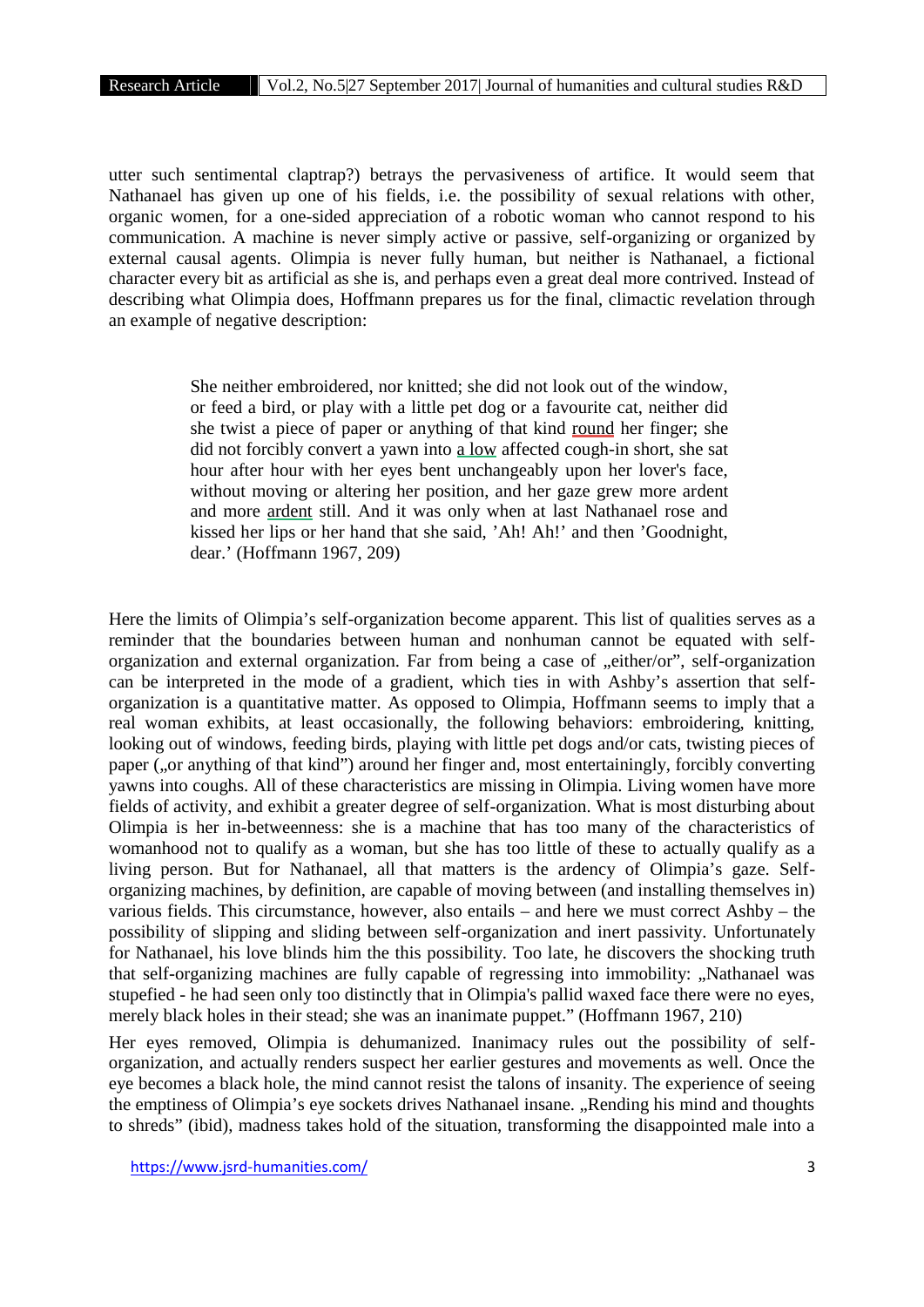marionette puppet, an agent with only one field. His only pathway from here on, catalyzed by social disgrace - how could anybody have fallen for an automaton? – is the path of disquiet. Already, prior to the moment of his mental breakdown, Nathanael is the pawn of his own emotions that have attained an autonomy of their own: "Nathanael rushed in, impelled by some nameless dread." (Hoffmann 1967, 209) This nameless dread is the realization that agency is not an either/or, but rather, a slope upon which one may roll along in the manner of a snowball. Olimpia's eyes were black holes all along, unseeing inoperative organs that were manifestly successful in manipulating the desirer's vision. Her ardency and desire are perfectly transparent surfaces, designed to entrap eager males. Needless to say, in an age of sex robots and lifelike dolls, Hoffmann's novel counts as a singular work of prophecy.

But how does all this relate to the issue of self-organization? As we have seen, spontaneity is not an either/or. I utilized this example drawn from literature to highlight this circumstance. The moral of the story is that if it looks like a duck and quacks like a duck, we can be forgiven for thinking that it is a duck. Nathanael's folly is that he treats Olimpia as being more self organizing, more authentic, than she actually is. *The Sandman* also raises the important question as to whether we ourselves are more manipulable than we may think. Self-organization is a slope and not an absolute condition. There are gradations of self-organization. Different systems are more capable of transforming their inner conditions and travelling between environments. This will be important to bear in mind when seeking to dissect the role of self-organization in both Hayek and Luhmann's work. First, I would like to expand on this theme and see what Hayek has to say on "spontaneous order" in his famous multivolume tome, *Law, Legislation and Liberty* (1973), before taking a look at how Luhmann conceptualizes the autopoiesis of social systems.

Hayek's basic premise is that when speaking of biological or social systems alike, we must separate organization from design. Western thought, the rationalist tradition in particular, is too committed to the anthropomorphic use of language. When we observe structures, we are inclined to believe that some plan preceded their development. Such a conceit, however, is false and betrays a tendency within human beings to extrapolate their own qualities into the world. (Hayek 1998a, 27) This is far from the case, for the vast majority of systems have grown of their own accord, without the assistance of any intention. Hayek distinguishes between two different forms of order. "Made" orders are artificial constructs that may be traced back to intentions, plans or designs with a fair degree of certainty. Somewhere, somehow, somebody constructed this object, say Olimpia or the pyramids or the highway. What Hayek calls "spontaneous orders", on the other hand, are "self-generating" and "endogenous." (Hayek 1998a, 37) We like to think that society is controlled by human desires. But the idea that social life conforms to human intentions is, for Hayek, a false conception, a delusion that is all too comfortable. Hayek names this position , rationalist constructivism", and its root lies in the all too human wish to , interpret all regularity to be found in phenomena anthropomorphically." (Hayek 1998a, 9) It is only natural that we seek to live at home in the world. For several years, the scientific community has been divided as to how various strange surface features on Mars should be interpreted. Are they the result of intelligent design, proof of organic life, or merely spontaneously occurring products of inorganic elements? The human mind is given to projecting patterns onto surfaces that lack any discernable patterns. This tendency is called "pareidolia" by contemporary psychology. It is far from simple to discern between imagined patterns and real materialities. One study, for instance, claims that sediments from Mars display the hallmarks of biomineralization, wherein microbes introduce transformations into rock layers, and that these deformations cannot be the products of human minds overeager to discover Martian life. (Rizzo and Cantasano 2017, 297-316.) The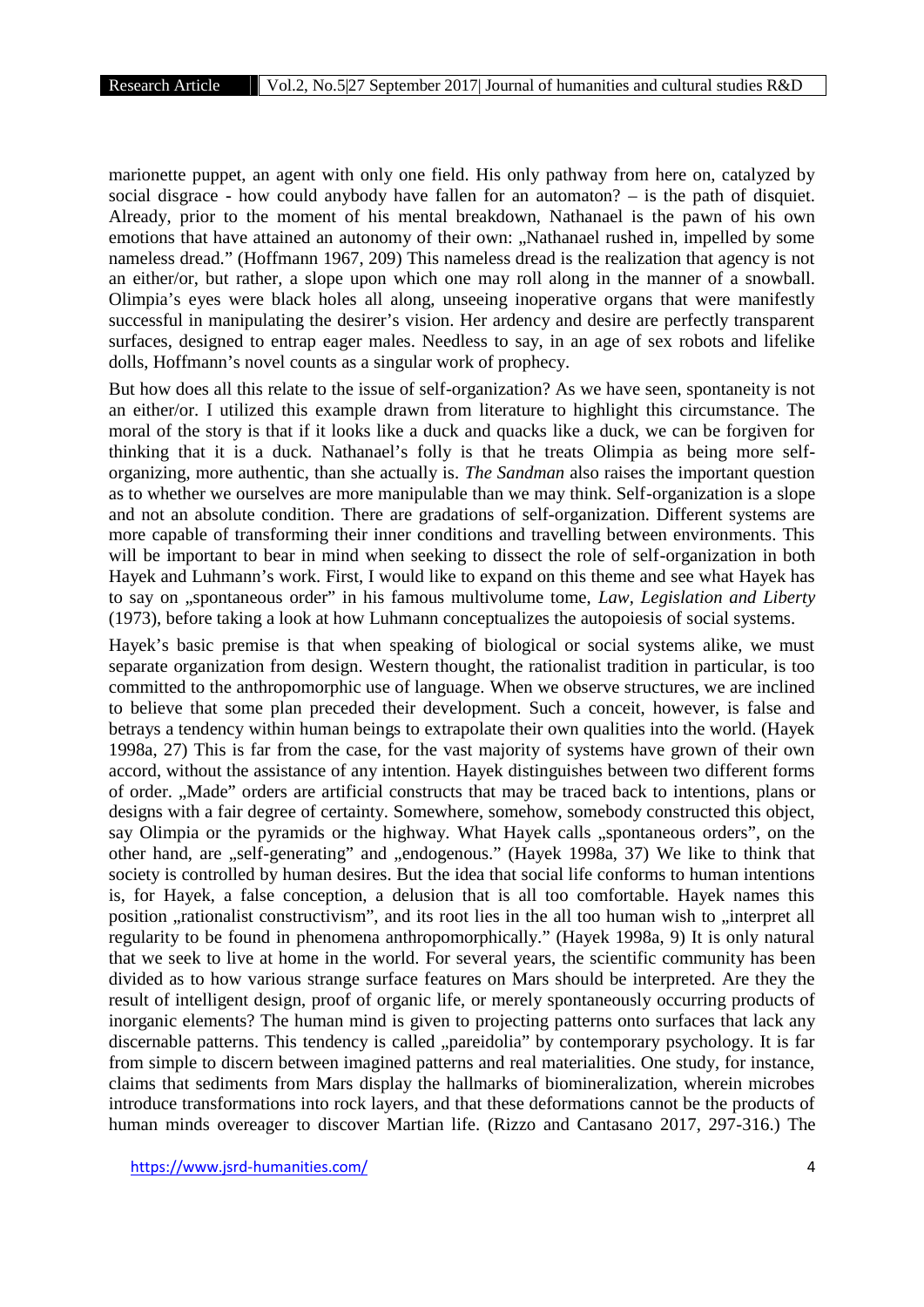situation is made more difficult by the very fine line between self-organization and organization pure and simple, not to mention zero organization. Even the line between the inorganic and the organic seems to be extremely difficult to determine.

Where does social pareidolia<sup>i</sup> begin and legitimate social analysis begin? Hayek disputes that all social institutions must be the product of design. Instead, social systems are the created through "growth" and "evolution." (Hayek 1998a, 9) Evolution, in turn, is inseparable from adaptation. Only those societies survive that are capable of creating rules suitable for their successful adaptation to external pressures and competition. Institutions are constructs that lack any purpose in view: they are produced by humans, but this process of production is not enacted with any purpose in view. Success is only ever determined *a posteriori*, after a society has demonstrated that it is capable of thriving in an inhospitable Darwinian environment. Social history is characterized by the struggle between rival cultures; through a long process of cultural selection, only those cultures can survive that follow the correct rules. As Hayek sees the human condition, ,,man is as much a rule-following animal as a purpose-seeking one." (Hayek 1998a, 11) The rules we follow in our dealings need not be entirely known in order for us to live by them. Most of the rules governing social conduct are unwritten, unspoken axioms that recede into the background of social life. These background factors that enframe social life are sedimentations of selective pressures. Only those rules survive which are of utility for the survival of the society in question. Societies governed by ineffective, unwieldy rules tend to collapse and disappear into the oblivion of history. Hayek's position on this point seems rather tautological, but it is hard to deny its validity: bad rules can hardly make for good societies. Rules, it must be emphasized, are not restricted to legal codes. In addition to what is codified in the legal system, rules are also pregiven in the form of customs, habits, ideals and traditions. This is a necessity stemming from the finitude of human knowledge.

Reality is infinitely more complex than the mind of even the most intelligent being. It is for this reason that imagining the entirety of any society, in particular a modern one, along the lines of a closed system, is erroneous. As Hayek notes, "a designer or engineer needs all the data and full power to control or manipulate them if he is to organize the material objects to produce the intended result. But the success of action in society depends on more particular facts than anyone can possibly know." (Hayek 1998a, 12) There is no all-seeing engineer who is capable of ever knowing the entirety of circumstances and facts that pertain in even a relatively simple society, let alone one as complex as a functionally differentiated modern one. Order is a dynamic evolutionary process that results from the adoption of rules that enable groups to prevail over others. (Hayek 1998a, 9) Self-organization and self-adaptation are consequences of human ignorance. There are no humans, or even groups of humans, no club of experts actually capable of designing a perfect society. Throughout his long career, Hayek railed against all those who thought themselves capable of planning society. The very notion of "social planning" is anathema for Hayek, because planning is inseparable from knowledge. Without knowledge pertaining to the entirety of society, no system of social engineering could success. And it is precisely this absolute knowledge that even the most technologically advanced economic planner will never have. This is why self-organization is not only desirable, but unavoidable. As distinct from simple, closed systems, the "structure of human activities constantly adapts itself, and functions through adapting itself, to millions of facts which in their entirety are not known to anybody." (Hayek 1998a, 13) Nobody is in a position to know, no human being occupies some "God's eye view" of the situation. Hayek's most important move is to drive a wedge between order and intentionality. The fact that a system displays a pattern does not entail automatically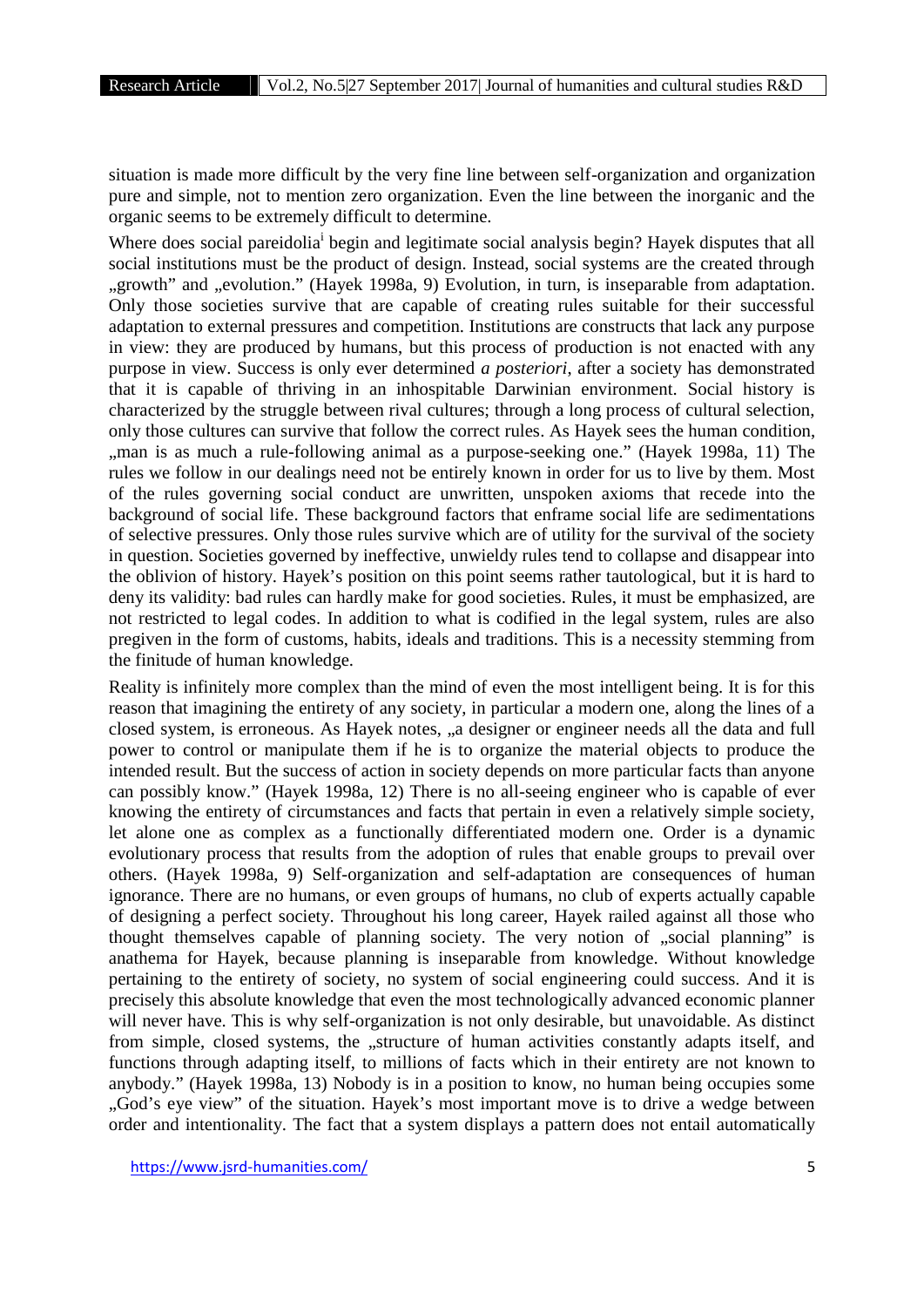that it was designed purposefully. Advanced civilizations are characterized by "the fragmentation of knowledge." (Hayek 1998a, 14) No single agent has a monopoly on knowledge, and this allows for the production and proliferation of information.

There are forces underneath human knowledge that present themselves through the process of differentiation. Self-formation does not preclude stabilization; quite the reverse. Only those systems can attain to a measure of inner stability and structural integrity that regularly change their own elements. All orders require the translation, exchange, recomposition and decomposition of their molecular components. It is erroneous, however, to view such processes as indicating the presence of a person underlying the phenomena. The scientific validity of Intelligent Design in the case of natural phenomena has been rightly discredited. But the same cannot be said for social theories. Much of social science suffers from what may be described as a "pareidolia of the social." By this, I mean that many sociological paradigms are, tacitly or explicitly preoccupied by the search for privileged social groups whose pernicious influence may be blamed for any and all social ills. While nobody, Hayek included, would dispute the existence of certain structural injustices in even the freest of economies, the idea that social life is the result of the machinations of elites can give ideological succor to the most dangerous populist ideologies. When society ,,acts", this action cannot be reduced to intentional actions. (Hayek 1998a, 27) Society simply does not operate in the manner of a trivial machine. Hayek is quick to highlight the dangers of using such verbs as "acts", "treats", "rewards", "values", "controls" or "owns" when referring to the operation of social systems. (Hayek 1998a, 28) Such phrases fail to take into account the mind-independent nature of modern society. Self-organization induces the whole and its components: it is always already there, signalling, preforming features, pursuing the actualization of elements. Social components fulfil "functions", without being necessarily aware of these functions. "A function", Hayek observes, "may be performed without the acting part knowing what purpose its action serves." (ibid)

Not only does selectivity pertain to rule-adoption and rule following, but also to the constitution and reception of information. The human mind itself is a selective apparatus, an information extraction and processing machine that selects elements from its environment. Cognitive selection is achieved through the subjective allocation of relevance to the objects that constitute our world. Without selective closure, the mind would be flooded by waves of irrelevant data. Indeed, in social media addiction, we can identify a kind of destructive openness that results in the Internet user being swamped with irrelevant media content. Because social media addicts are unable or unwilling to exercise cognitive selection, they drown in a sea of digital pixels, weighed down by their own apathetic acceptance of their pathological situation. The successful pursuit of relevant elements demands a selectivity that pertains to relevance itself, as well as a toggling among the various signals the agent is bombarded with. Such adaptational success demands cognitive outsourcing. Tradition is one such mode of reducing the burden of living in a world saturated with irrelevance. (Hayek 1998a, 30-1) Most of what Hayek holds to be "knowledge" is non-conscious, and for the most part, unverifiable. We do not have the time or patience to verify each and every background assumption or rule governing our lives. Intelligence is abstraction, in the sense that it necessarily simplifies its own environment to a phenomenal profile useful for the agent's own purposes. (Hayek 1998a, 30) In the Great Society, there is furthermore a tendency to an ever greater degree of abstraction.<sup>ii</sup> Information pickup, because of its abstract nature, demands ever more complex modes of translation, transcription and transmission. Individual agents, informed as they are by sedimented collective behaviors, tend toward a minimum of energy expenditure in relation to gathering information. Just as living matter depends upon non-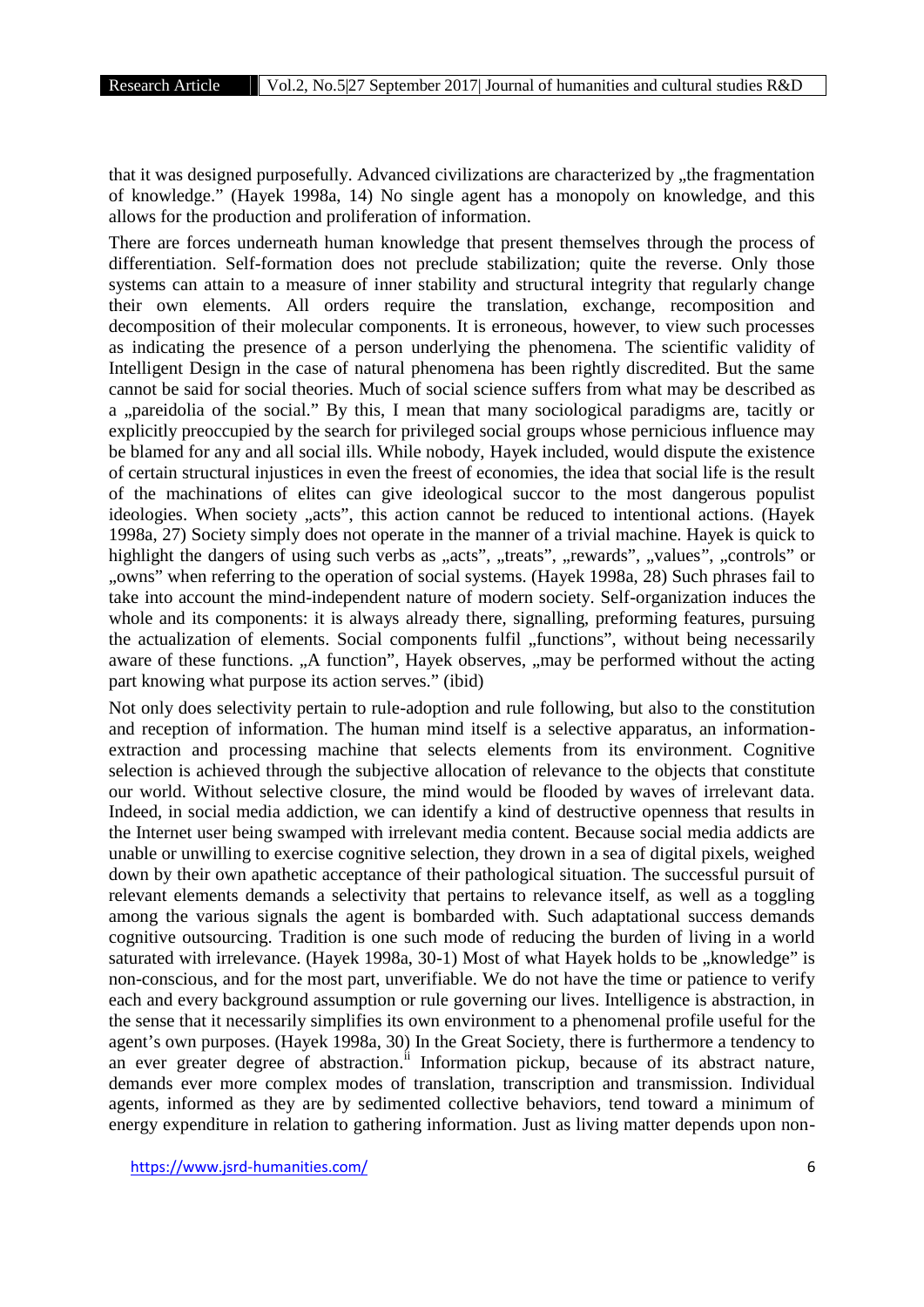living matter for the stabilization of its own inner structure, so living individuals are dependent upon the past experiences of their dead ancestors. The living and the dead coalesce in a dependency that gives room for further waves of proliferation, complexification and informational outsourcing. To put it differently, out-sourcing is the precondition of in-formation, yet this exteriorization is already in itself informed by the in-formation of the perceiving agent.

As already mentioned, Hayek differentiates between "made" and "grown" order. Hayek defines order in the following manner:

"By 'order' we shall thoughout describe a state of affairs in which a multiplicity of elements of various kinds are so related to each other that we may learn from our acquaintance with some spatial or temporal part of the whole to form correct expectations concerning the rest, or at least expectations which have a good chance of proving correct." (Hayek 1998a, 36)

The behavior of all manner of machines may be predicted through extrapolating from their components. It must be emphasized, however, that just as in the case of the self organization/organization duality, we may uncover another duality: that of order and disorder. Returning to the unfortunate case of Olimpia, not only does she become an immobile, inert machine but she is also revealed to Nathanael in a damaged state. Her components become uncertain; if the eyeballs can fall out, what guarantee is there that her arms will not fall off at some importune moment? Olimpia the Eyeless, as opposed to the Olimpia endowed with lifelike, large eyes, is a disordered machine, a broken object, a purposeless tool. Underneath even the simplest of machines, we find a quadruple structure, composed of order/disorder and organization/self-organization. In some objects, the self-organizing aspect remains a dormant possibility, while in others, disorder seems to be impossible until the moment of collapse, destruction or death. In the case of a disordered, chaotic system, one cannot extrapolate from the absence or presence of a component the absence or presence of other components. The tension between order and disorder, or that between made and grown orders, seem to be internal to all systems. Radical change is nothing if not a transition of the elements into one or another of these four states. When destabilized, a system's inner elements arrive at a state of symmetry-breaking disquiet, tearing apart the structure in which they were formerly enveloped.

Made orders are "exogenous", while spontaneous orders are "endogenous." Hayek uses the Ancient Greek expressions *taxis* and *kosmos* to refer to these two different orders, *taxis* corresponding to made/artificial/exogenous order and *kosmos* to grown/spontaneous/endogenous order. (Hayek 1998a, 38) There are orderly structures that have been produced by social means and practices without being the products of human design. While Hayek's approach is admirable because of its non-anthropomorphism, the scope of his investigation is nevertheless limited by the restriction of the social realm to the human domain. As we shall see, Luhmann's model is more radical in that it destroys the integrity of individual subjects, whereas Hayek is limited by his commitment to methodological individualism. Indeed, the collective nature of selective cultural evolution stands in contrast to Hayek's emphasis on individual consumer decisions, an interesting tension that has been explored and critiqued by Christina Petsoulas, among others. (Petsoulas 2013) Whether evolutionary theories exclude individualism or not, Hayek's use of *kosmos* is imaginative. Such phrases as "the cosmos of the market" betray a talent for reutilizing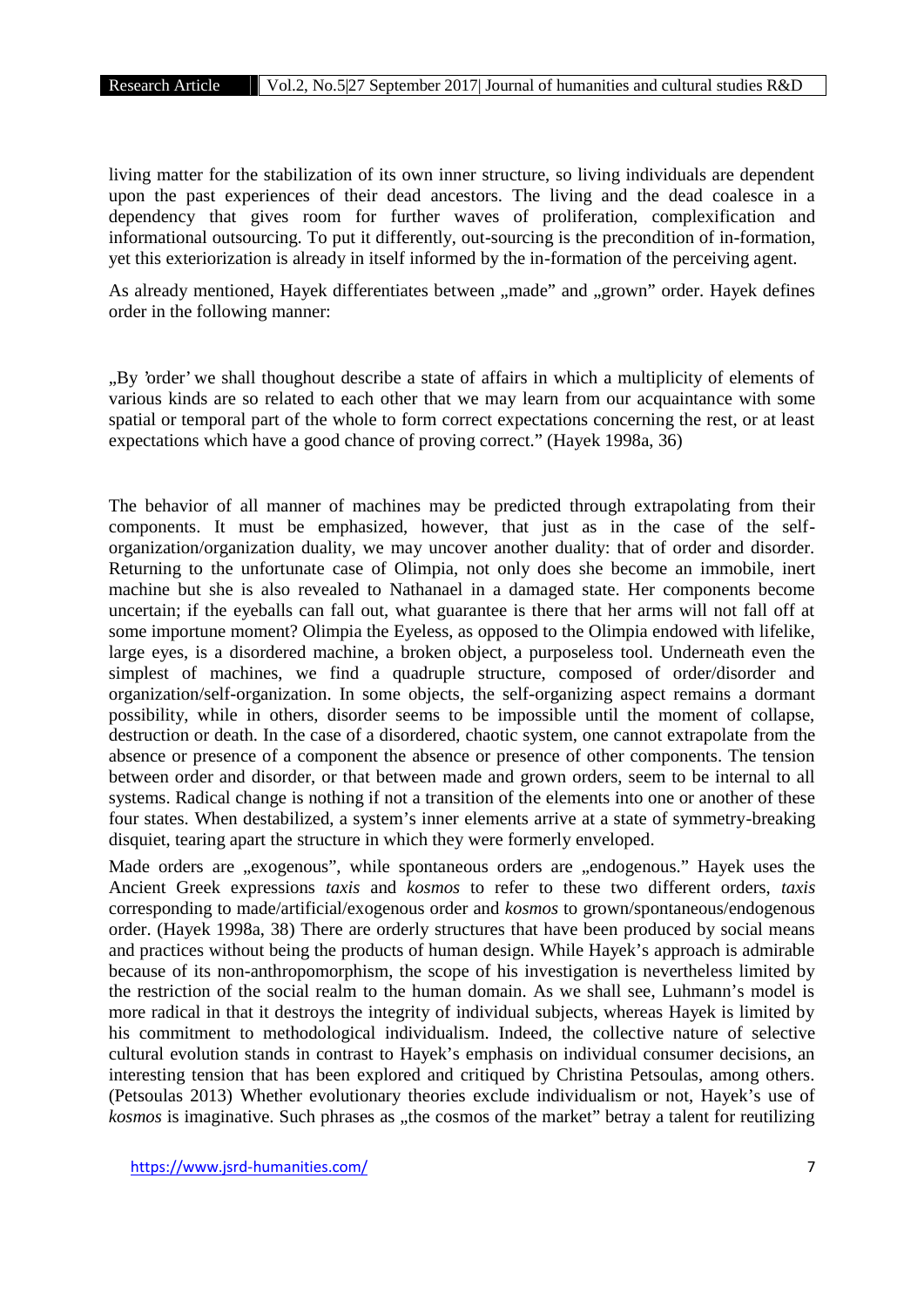and reconfiguring concepts that is indicative of all great thinkers. (Hayek 1998b, 108) From the existence of an orderly cosmos or a functioning market, we cannot deduce the presence of an all seeing deity who constantly intervenes in the functioning of that cosmos.

Function, Hayek emphasizes, does not stand in correlation with any purposive teleology. In relation to self-organizing systems, we can only speak of "purpose" in relation to order. Purpose, for such components, would , mean nothing more than that their actions tend to secure the preservation or restoration of... order." (Hayek 1998a, 39) Even abstract properties can be purposive, in the limited sense that their collective behaviors contribute to the maintenance of the system they are integrated into. Function is the synonym of purpose. Order, far from being a static condition, is a regularity, a repetition of the elements. (Hayek 1998a, 40) Hence, it is inherently dynamic, a structure of adaptations that breeds newer structures, an assemblage of particularities that cannot be known in their entirety by any individual agent. If Hayek's cultural evolutionary is commensurable with any form of individualism, then this is an individualism composed of systems rather than persons, a theme that returns in Luhmann's systematic social theory. In the case of a self-organizing system, extrapolation can only predict, the general character of the order that will form itself." (ibid) The positions of the elements, as well as the complex patterns and future strategies enacted by them, remain uncertain. Without uncertainty in relation to the future, there can be no maintenance of stability within the inner sanctum of the system. This may seem paradoxical, but we must remember that spontaneous order is a dynamism. Spontaneous orders display a complexity far superior to that of simplified, abstract machines. Determination only pertains to features that have been abstracted from the self organizing system. In general, spontaneity gives birth to degrees of complexity , we could never master intellectually, or deliberately arrange." (Hayek 1998a, 41) Nobody can master the cryptocurrency market, for instance, because the degree of its deterritorialization obviates any attempt by governments to bring it under heel. Commentators such as Ian Bogost have already written of the potential for decentralized blockchain financial technologies to eventuate new forms of authoritarianism. (Bogost 2017) Once automated, social oppression could indeed be accelerated and outsourced into technological solutions.

The question of the empirical applicability of such dystopian perspectives to the analysis of contemporary social life must be left open at this stage. Rather, I would like to focus on the epistemological ramifications of self-organization as imagined by Hayek. Not only is epistemological deficiency a precondition of spontaneous order: the proliferation and complexification of such grown orders means that the individual's share of knowledge, when compared to society as a whole, is only likely to decrease further as the system's inner complexity increases. Knowledge, in Hayek's model of society, is distributed, pervasive and fragmented. (Hayek 1998a, 41-2) As a consequence, "the degree of power of control over the extended and more complex order will be much smaller than that which we could exercize over a made order or *taxis*." (Hayek 1998a, 42) The cosmos is too complicated to control for any group of even the most technologically aware and highly informed humans. It is a system that has grown independent of human intentionality. Here Hayek echoes the concerns of such contemporaries as Jacques Ellul, with an important exception: whereas Ellul sees an existential threat in the growing autonomy of technique, Hayek does not view the growing complexity and independence of social systems from human intentionality in such a negative light. (see Ellul 1964; Winner 1978) Quite the reverse: the growth of social complexity achieved by social systems actually serves to free the creative potential of social agents. No order is possible without rules. Blockchain as a technology is dependent upon rules of encryption and decoding.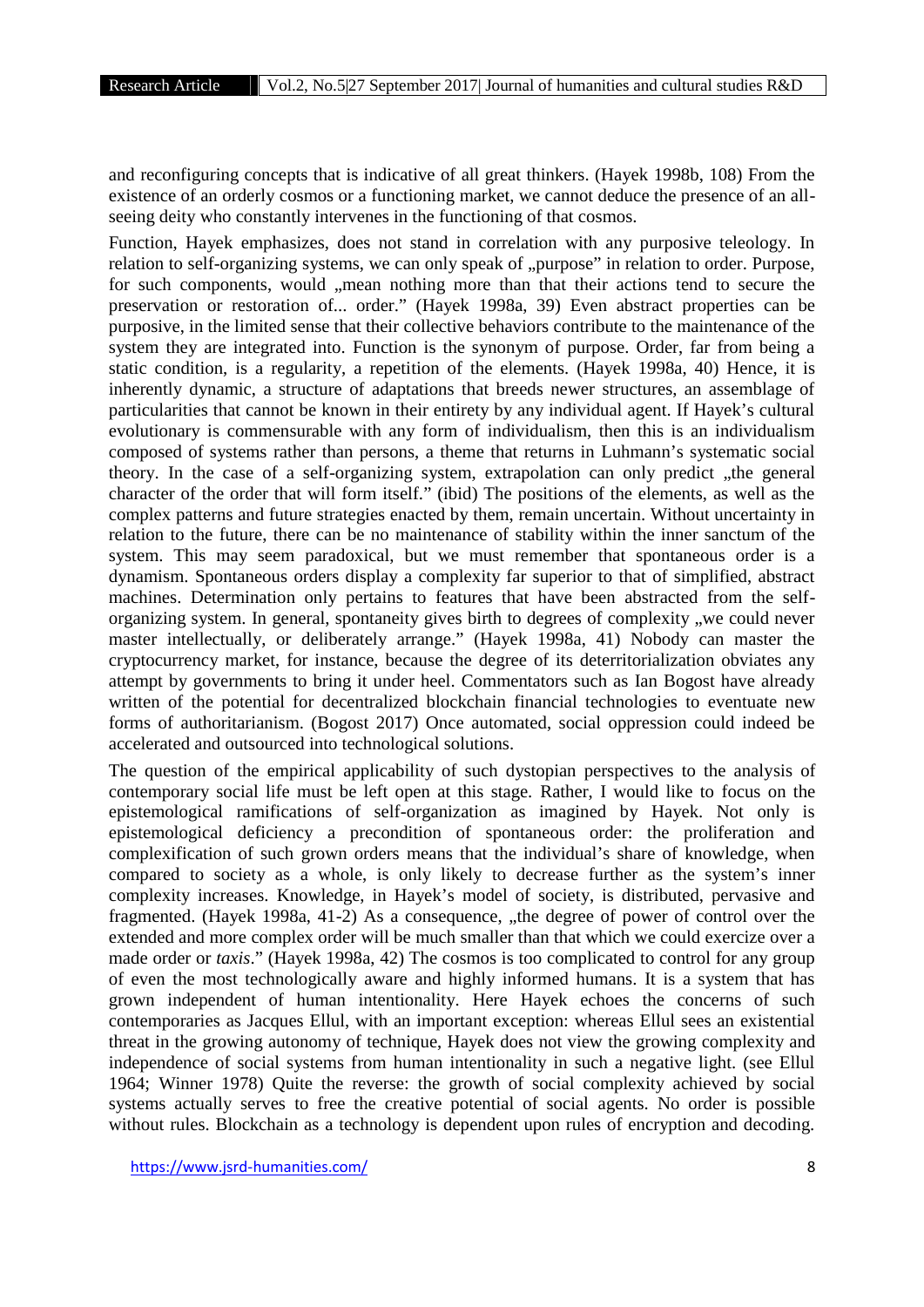Similarly, society in Hayek's opinion is only able to function because of the existence of rules governing the repetitions of its inhabitants. In another indication of his intellectual depth, Hayek identifies the possibility of negative repetition, regularities that may destroy social life:

"It is evident that in society some perfectly regular behaviour of the individuals could produce only disorder: if the rule were that any individual should try to kill any other he encountered, or flee as soon as he saw another, the result would clearly be the complete impossibility of an order in which the activities of the individuals were based on collaboration with others." (Hayek 1998a, 44)

This piece of negative description achieves yet another bisection often overlooked by Hayek scholars: the difference between positive and negative regularity. Let us imagine a world that has been overwhelmed by a disastrous economic calamity, such as the absence of fossil fuels. Because of the current excessive dependence of the modern world on the ready availability of fossil fuels, a sudden shortage could have devastating repercussions. Such a dreadful scenario is envisioned in the 2007 horror film, *Tooth and Nail*. During the course of the film, we are treated to the vision of a gang of bloodthirsty cannibals, roaming the deserted streets for human flesh, tearing apart their enemies in chaotic scenes of mayhem. Their rule is to eat one person at a time. If everybody, or even a substantial part of the population were to follow such an imperative ( $\alpha$ eat any you encounter" or "eat those you encounter one at a time"), society would probably not be able to function at a high degree of complexity. Instead, it would collapse into an advanced state of neo-tribal degradation. One could even imagine rewriting the plot of *Tooth and Nail*, resituating the cannibal hordes to a date and place prior to the civilizational collapse, perhaps even unveiling these bands as having caused the catastrophic oil shortage plaguing the city in the first place. It is not enough to have rules: good rules create opportunities for ever more complex forms of cooperation. Bad rules, on the other hand, make "collaboration with others" impossible. From a Hayekian perspective, we cannot say that the rules followed by the imaginary postapocalyptic cannibal horde are conducive for the evolutionary growth of social life, provided that such growth is a culturally accepted value in the given society. Those who do not believe in the growth of human presence or who hold the complexification of society in contempt have no room in Hayek's model. They are the remainder, the tacit cannibals who lie in wait for the moment when current social rules banning unrestricted murder ("thou shalt not kill" vs. "kill any other you encounter") are overturned and a new age of barbaric chaos will ensue...

It is of paramount importance that individuals follow rules conducive to the evolutionary adaptation of their society. At least some measure of conventionality is required on the part of social agents. Were every potential cannibal free to live out his or her fantasies, the social consensus regarding the integrity of human life would be endangered. Individuals must accept rules, whether they agree with them or not. (Hayek 1998a, 45) Modern society as envisioned by Hayek is not composed merely of individuals, but also "deliberate organizations." (Hayek 1998a, 46-7) It is in this sense that Hayek's individualism must be qualified, for this is an individualism that treats institutions, companies and movements as individual units of observation. What is regrettable here is that Hayek does not expand this register of individuals to contain specifically nonhuman components. Had he done so, we would have what Levi Bryant has called a "democracy of objects", an assemblage of various social agents, human and nonhuman alike,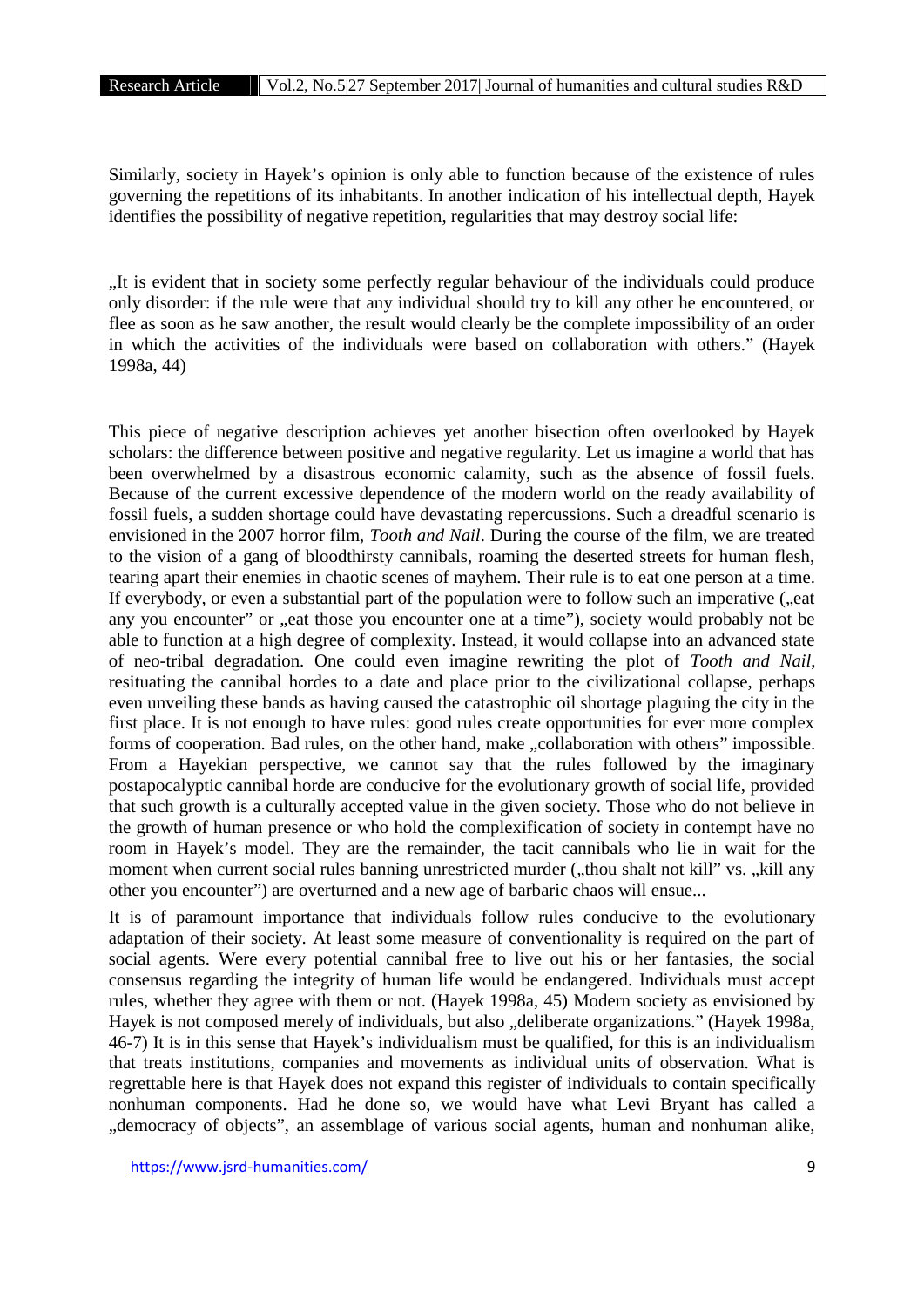adapting in their own ways to social life, following rules and enacting forces, each contributing to the formation (and in-formation) of spontaneous orders. (Bryant 2011) Such a complete decentering of the human seems far from Hayek's intentions, but we nevertheless find traces of such a posthumanist perspective in his rejection of hierarchical social theories. The human, in this context, is no longer the center of social life, and it is in this sense that I venture to use the term "posthuman." In Hayek's model, social actions accumulate in the form of spontaneous orders that are indepdendent of any individual or group of individuals. For Hayek, the spontaneous order contains several nuclei, some with more definite boundaries than others. But there is no single center of orientation, no controlling position within a spontaneous order, in spite of the inequality of its components. (Hayek 1998a, 47) The growth of aggregate social knowledge is achieved through the complex interplay of components. Hayek calls this system of interrelations "catallaxy." Prior to proceeding to Luhmann and his notion of "autopoiesis", we must outline what Hayek understands by catallaxy. This concept represents Hayek's own take on the Greek verb *katallattein*, which denotes not only the "act of exchange", but also "admission to the community." Before teasing out the implications of Hayek's concept, we must understand what he takes , market" to be. As distinct from much of economics, the , market" should not be conflated with "the economy." In Hayek's view, "the cosmos of the market neither is nor could be governed by (...) a single scale of needs; it serves the multiplicity of separate and incommensurable ends of all of its separate members." (Hayek 1998b, 108) If the globe is an economy, the market is a cosmos.

A market order is composed of a multiplicity of economies. There are as many economies as there are human desires, perversions, lifestyles and flows of energy. Thus Hayek, far from reducing the range of human motivations to that of monetary accretion, wants to give scope for the full diversity of desires. No agreement regarding ends is required in a catallaxy. (Hayek 1998b, 109) In fact, such an agreement regarding desirable ends is actually counterproductive, and must be avoided. The market as a general catallaxy necessitates the growth in complexity, which cannot leave consumer desires intact. Desires too must proliferate within the machinic matrix. In the Great Society of general catallaxy, social life becomes anonymous. What is so refreshing about Hayek is that instead of deploring this condition of alienation, something a critical theorist or a traditionalist would arguably do, Hayek recognizes the emancipatory potential of indifference. We participate in the market without caring for the aggregate or the general well-being of those we lack direct contact with, and yet growth happens, technology proliferates, messages are born, buildings are constructed, signals are transmitted, and the entirety, the market in general, grows. (Hayek 1998b, 109-110) Pure instrumentality reigns supreme, and social life proceeds along a path of progressive complication, differentiation and mutual separation. Hayek's fundamental recognition is that this process is a self-generating one, independent of human intentionality. The importance of this recognition, the Hayekian discovery of catallaxy, cannot be overemphasized. Posthumanism's ever growing presence in the humanities allows us to reread classics of social theory, Hayek included, from a new, innovative perspective. Rather than tirelessly arguing for solidarity, or social unity, or the conformity of goals among individuals, Hayek bravely calls for the complete fragmentation of desirable ends. (Hayek 1998b, 111) Rather a thousand bleeding wounds upon the body of society than a singular, intact bodily cavity, hollowed out from within! In and of itself, the economy becomes a hollow body-without-organs, a sterile shell. It needs the multiplicity afforded by the market in order to become what it is, to become a pregnant body waiting to tear itself apart, giving birth to new, unprecedented repetitions.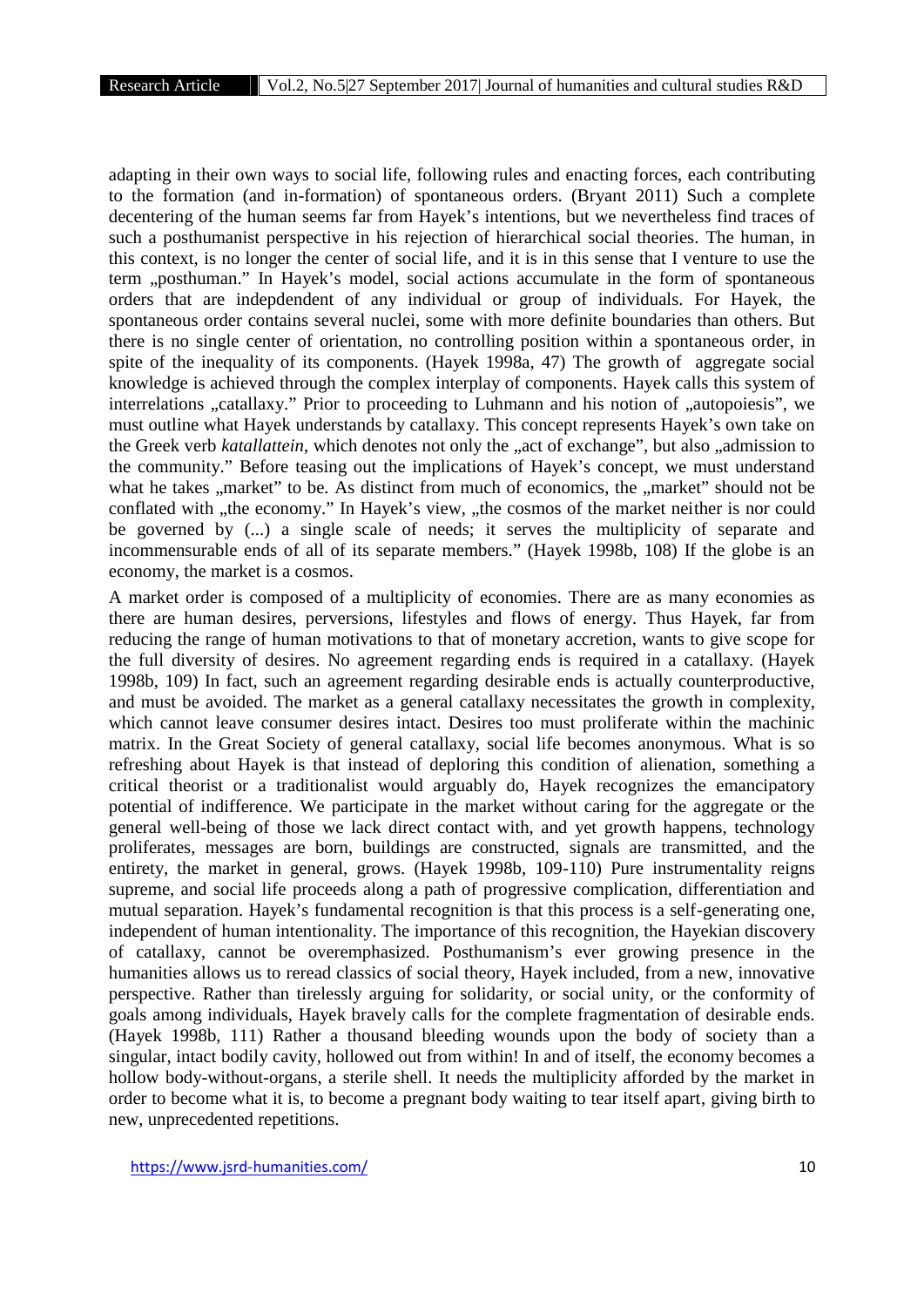Another theorist whose work contributed significantly to the disanthropomorphization of social theory is Niklas Luhmann. Considering the sheer volume of Luhmann's work, which equals that of Hayek in terms of breadth, and perhaps even surpasses Hayek in terms of complexity, I would like to introduce a single concept from this extensive oeuvre: that of *autopoiesis*. In his 1983 book, *Social Systems*, Luhmann presents a model of society which conceptualizes modern, "functionally differentiated" societies as being composed of various "autopoietic" functional systems. Such systems are self-organizing energetic assemblages that determine their own inner elements. (Luhmann 1995, 22) The word itself, *autopoiesis*, is adapted by Luhmann from Humberto Maturana and Francisco Varela, two biologists who used this term to designate the self-referential nature of cells and organisms in general. Analogously, Luhmann views functional social systems as inherently self-referential entities:

"One can call a system self-referential if it itself constitutes the elements that compose it as functional unities and runs reference to this self-constitution through all the relations among these elements, continuously reproducing its self-constitution in this way. In this sense, selfreferential systems necessarily operate by self-contact; they possess no other form of environmental contact than this self-contact." (Luhmann 1995, 33)

The elements composing the system cannot be abstracted into its interiority, for the system itself performs the task of sorting, running programs and maintaining order. Autopoiesis is the process of maintaining one's own inner constitution. According to the Luhmannian framework, functional systems, being themselves eachother's complex environments, relate to one another in the manner of mutually inaccessible "black boxes." What they see of one another is a reduction, a caricature, an abstraction. (Luhmann 1995, 109) As opposed to Hayek, who posits a holistic, almost transcendental "market", which serves as the spontaneously ordered aggregate of various heterogeneous "economies", in Luhmann's social philosophy there is no cosmos. Instead of just a product of exchange, here we find "meaning" as the substance of social life. While in Hayek's case, human intentionality no longer forms the central pole of society, Luhmann drives a further wedge between human beings and the realm of the social, separating "social systems" from "psychic systems." Meaning is not produced by social actors, but rather "supports itself in that it enables its own self-referential reproduction." (Luhmann 1995, 98) Even in the case of psychic systems, reproducing themselves through psychosexual communication, we have an instance of meaning producing the conditions of its own production. Socially coded meaning possesses an "auto-agility" that is reminiscent of Hayekian catallaxy. (Luhmann 1995, 66) Self-referentiality is a direct consequence of environmental complexity. In order to complexify their own inner structures, emergent systems must separate themselves from their environments.

Selection is endogenous, and a necessity for successful adaptation. (Luhmann 1995, 37) Furthermore, as complexity grows and the inner structures of an autopoietic system become more convoluted, the self-organizing system in question tends to amplify its own selectivity. (Luhmann 1995, 45) In relation to structures, we may differentiate events that conform to the structures of the system, and deviant events that threaten its integrity. In order for autopoiesis to proceed successfully, functional systems must restrict the amount of deviant events occurring within their interstices. Stability is not the effect of an exogenous agent operating on the autopoietic system. Rather, the latter, as opposed to mere trivial or passive machines, "owes its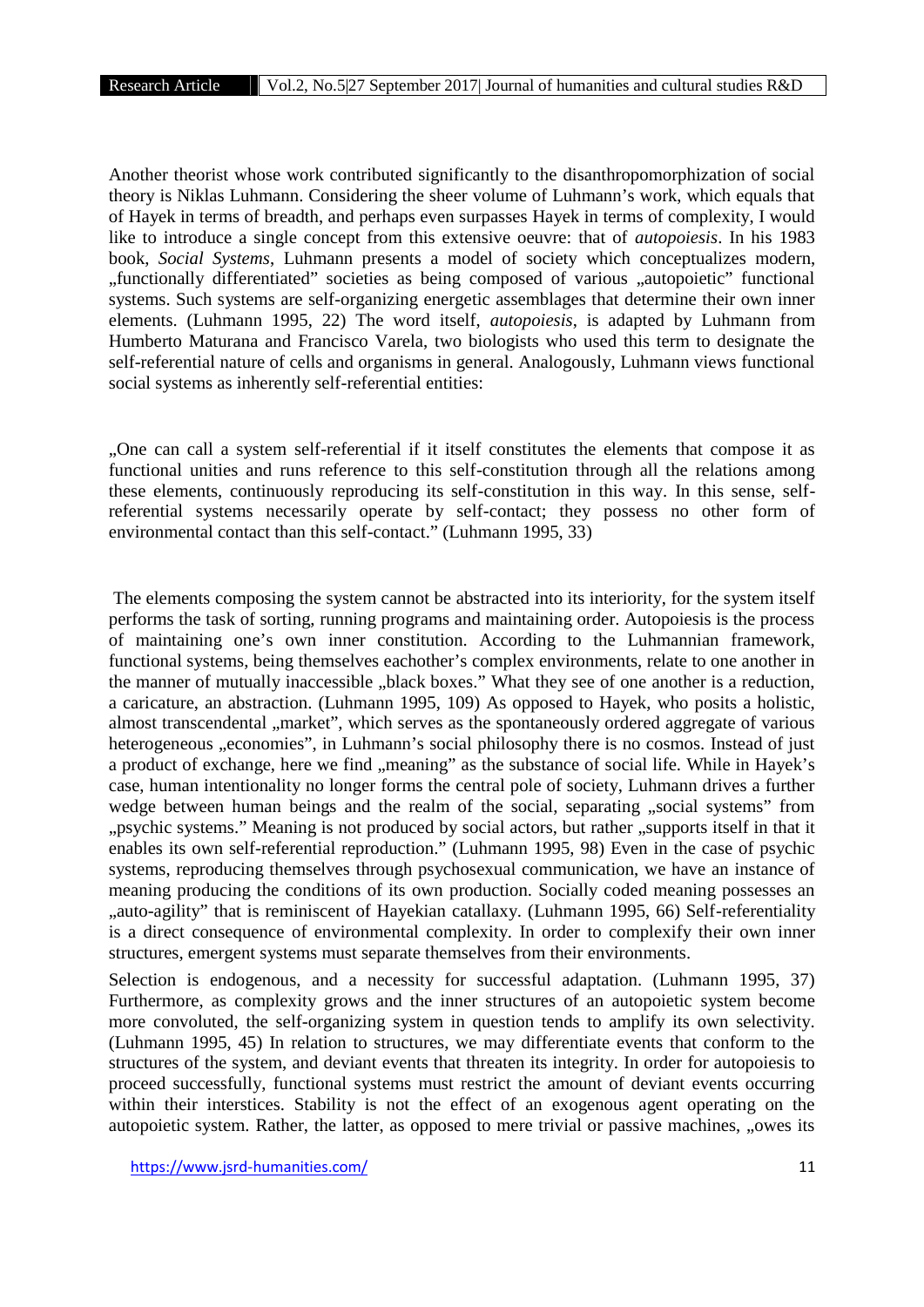stability to itself (...) it constructs itself upon a foundation that is entirely not 'there'" prior to the system's emergence. (Luhmann 1995, 48) Social systems are aggregates of "emergent orders", developing from the complexity of their own, mutually inaccessible functional components. (Luhmann 1995, 109) Functional systems are black boxed entities, arrangements and pattern formations that communicate in a context-dependent manner, without having to make their own inner complexity fully accessible to one another. In Luhmann's case, not unlike Hayek, social order is a dynamic state of controlled complexity, and not a static state. A certain amount of systematic instability is required for social innovation to continue. Stripped of its authoritarian implications, social order becomes a concept able to capture the interrelations between various social elements and components. Functionality demands mutual respect, as well as a tolerance for the boundaries between different functional groupings. Without borders separating the operational components, determination would become a one-way street, and autopoiesis would break down soon. The social system is a hetero-determinational "self-referential circle." (Luhmann 1995, 118) Boundaries determine, for instance, what counts as a legitimate, decodable communication for the functional systems.

Communication, as an arrangement, cannot be universal, for the simple reason that none of the subsystems follow the same code. When enacting selections, systems follow programs. Each system has its own program, its own method of "fixing conditions for the action's correctness by providing either conditions that trigger action or goals that action should aim for or both." (Luhmann 1995, 203-4) A system can only run programs that are suited for its own purposes (we must remember here that the word "purpose" denotes the "function" of the system, and should not be taken to entail any intended purpose). Autonomy does not mean that the system is not dependent on its environment. To cite just one obvious example already mentioned in passing, modern societies are dependent upon access to cheap sources of fossil fuels. Heightened systematic complexity and strengthened self-reference vis-a-vis its own environment can go hand in hand with increased dependence upon certain environmental inputs. As Luhmann emphasizes, the functionally differentiated social system ...can achieve more sensitivity, more clarity in perceiving the environment, and more indifference, all at once." (Luhmann 1995, 204) Regarding the issue of fossil fuel depletion, one could argue that modern societies are sensitive to the topic of climate change, have a fairly accurate picture of the future potential capacity of oil reserves and an indifference to the consequences of such information – all at once, without any danger of systematic instability or schizophrenic collapse. A certain degree of schizophrenia is actually beneficial to the social system, in that internal contradictions are conducive to the mass production of communication, and thus contribute to the maintenance of economic growth. To an even greater degree than Hayek, Luhmann subordinates individual actions to the unfolding of social evolution. If Hayek's approach may be characterized as a dual individualism - or dividualism - of individual consumers, as well as organizations conceptualized as being synonymous with individuals, then Luhmann's is a collectivist vision of connectivity. In the latter's model, individual actions are merely self-observations of the self-organizing system itself, performed ,,in a way that produces support points for further connective actions." (Luhmann 1995, 167) Individual actions are instrumental in the manufacture of communication.

Free initiative, from a subjective standpoint, is important for a wide variety of reasons. But from a systems theory standpoint such as that represented by Luhmann, actions serve as precursors for connective actions. Actions are required solely to accentuate the amount of connections prevalent in the social world. It is not humans, defined broadly as psychic systems, that are the authors of social action. Instead, Luhmann posits "the system" as "the author of selections."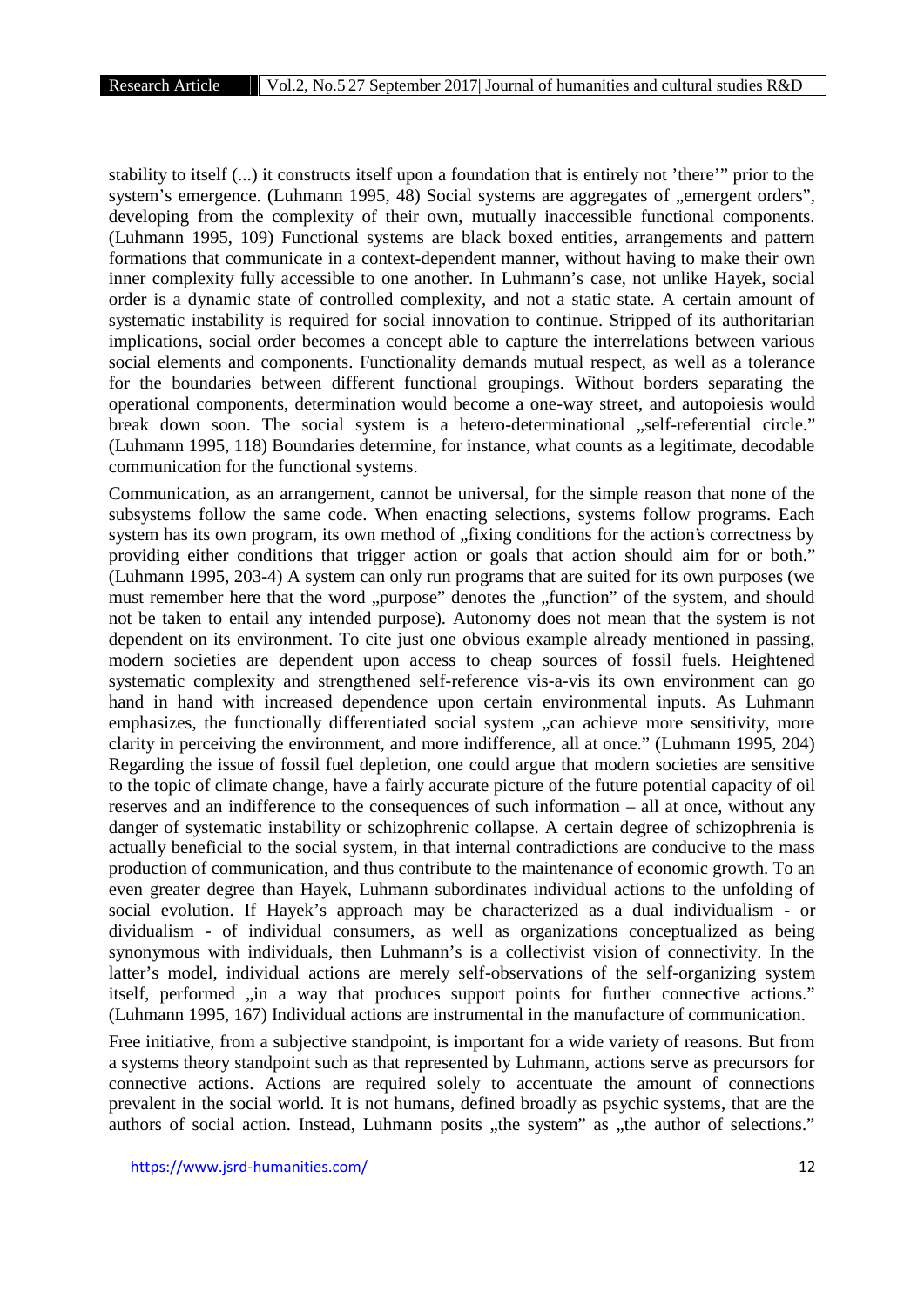(ibid) Determinations are performed with a view to their connective potential. Only those selections will be maintained by a well-functioning social system that are helpful in the system's accumulation of connective values. Deviant events and malignant components are, for connective productivity, indifferent at best, hindrances at worst. This is functionalism, but with a curiously posthuman twist. Human beings, including their own, biologically grounded mechanisms of autopoiesis, lie outside society. (Luhmann 1995, 265) The autopoiesis of the social cannot be confused with biographical circumstances and facts of human life, because society is a fundamentally synthetic assemblage of functional units. As a whole, society as conceptualized by Luhmann, is essentially inorganic. Structure is always already given in the pervasiveness of autopoiesis. Humans have no monopoly on self-organization. It is only when they are united that structure and self-organization determine a horizon of heterogeneous possibility. (Luhmann 1995, 220) Without such an interlocking relation, society would proceed to fall apart. That being said, interrelations among the "black boxed" functional systems must be mediated in a manner that keeps their respective operative closures intact, while allowing for a measure of openness adequate to the pickup of new information. Communication, in this context, is nothing more than the mutual stimulation of systems. Emotions, are even more self-referential, being defined by Luhmann as , internal adaptations to internal problem situations" on the part of psychic systems. (Luhmann 1995, 274)

In addition to the emotional/irritative element, Luhmann also differentiates a section of the self organizing functional system that fulfills what may be called the "immune" function. As opposed to other social components, the immune system represents a categorical rejection, for "it operates without communication with the environment." (Luhmann 1995, 403) While in Hayek, it is the role of government to implement the self-defense of the system from outside, in particular by ensuring the enforcement of rules, in Luhmann's case immunity is endogenous to the system. (Hayek 1998a, 47) It may be argued that the latter's conception gives far more leeway for authentic self-regulation. After all, a spontaneous market order dependent on external government regulation does not appear to be so spontaneous as Hayek would make it seem. As Petsoulas points out, "the need for state action indicates, however, that a society cannot rely on spontaneous forces to convince everyone that it is in their interest to preserve the market order." (Petsoulas 2013, 60) In Luhmann's case, there is no need for convincing social agents, because, from the system's perspective, that which is outside the system is indifferent. Deviant events only become interesting when they occur within the autopoietic unit. The negation that is an immune response is not given in response to an external environment; according to Luhmann, the immune component of an autopoietic social system functions in reaction to perturbations within , the circuit of communication itself." (Luhmann 1995, 403) Immunity is necessitated by the greater complexity of social communication. As recent hackings, viruses and data thefts show, relatively marginal deviant events can cascade into shocking scandals that threaten to disrupt connectivity. The function of the immune system is the protection of communicative circuits, as well as the guaranteeing of their continued proliferation.

In conclusion, I would reflect upon this admittedly brief comparison between two thinkers who are, in several respects, far distant from one another. In this article, I sought to show the theoretical importance of self-organization in Hayek and Luhmann's work, while also teasing out the posthumanist implications of this concept. What is common in Hayek and Luhmann is their adamant refusal to countenance voluntarist, anthropocentric political theories. Both of them reject goal-oriented philosophies of society that place undue emphasis on human motivations and subjective values, in favor of a social theory that decenters human intentionality. With Hayek,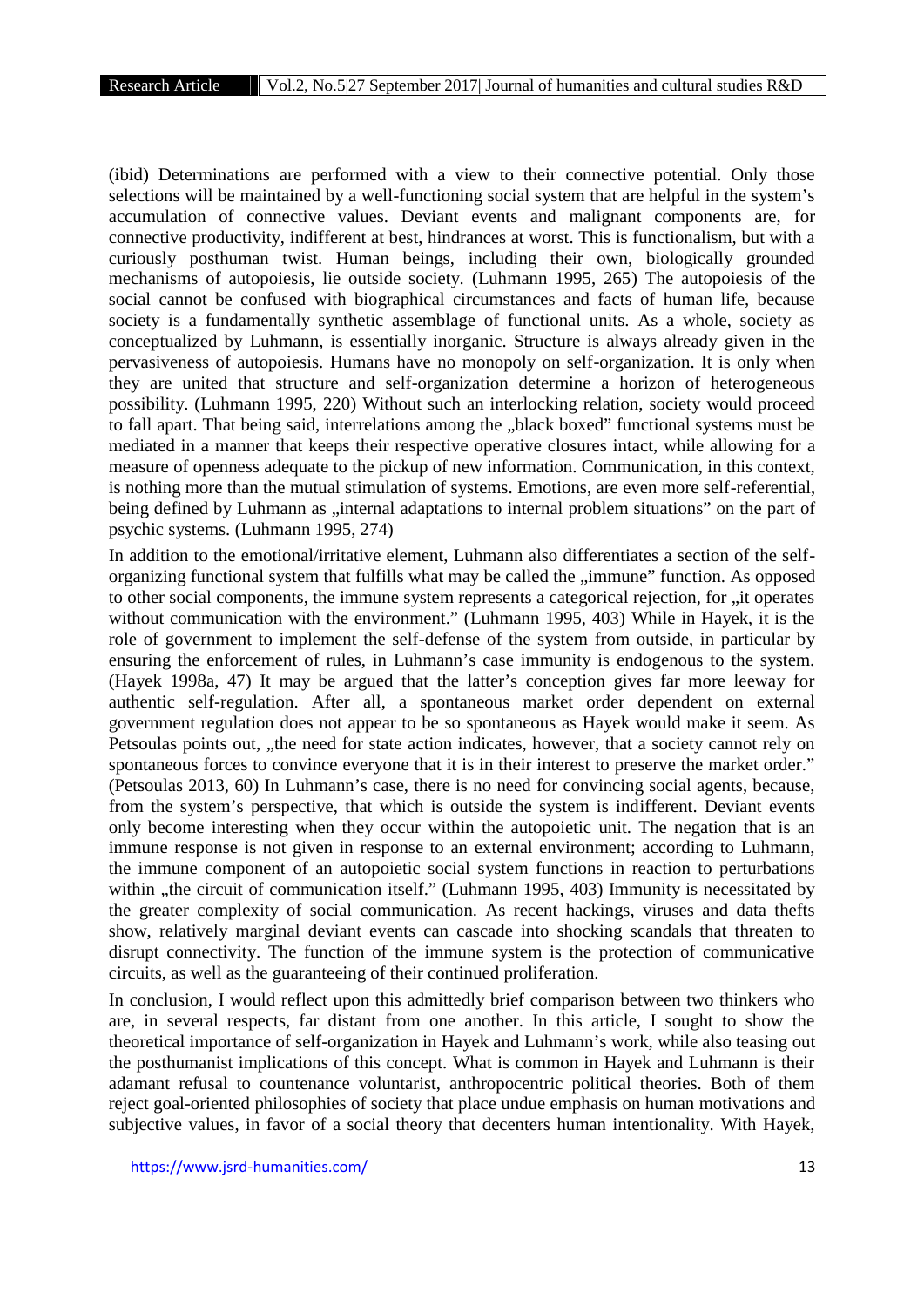we see society reimagined as the "cosmos of the market", a decentralized automated machinery driven by anonymous consumer desires that is independent of any individual or even group of individuals. With Luhmann, we see an even more radical deanthropomorphization of society. In his model, society is decomposed into various functional systems, all of which function according to their own codes, and program themselves in accordance with their own functions. As I see things, a possible future synthesis of these two important 20th century thinkers could be of relevance to debates relating to the status of the human and the social in contemporary posthuman social theory.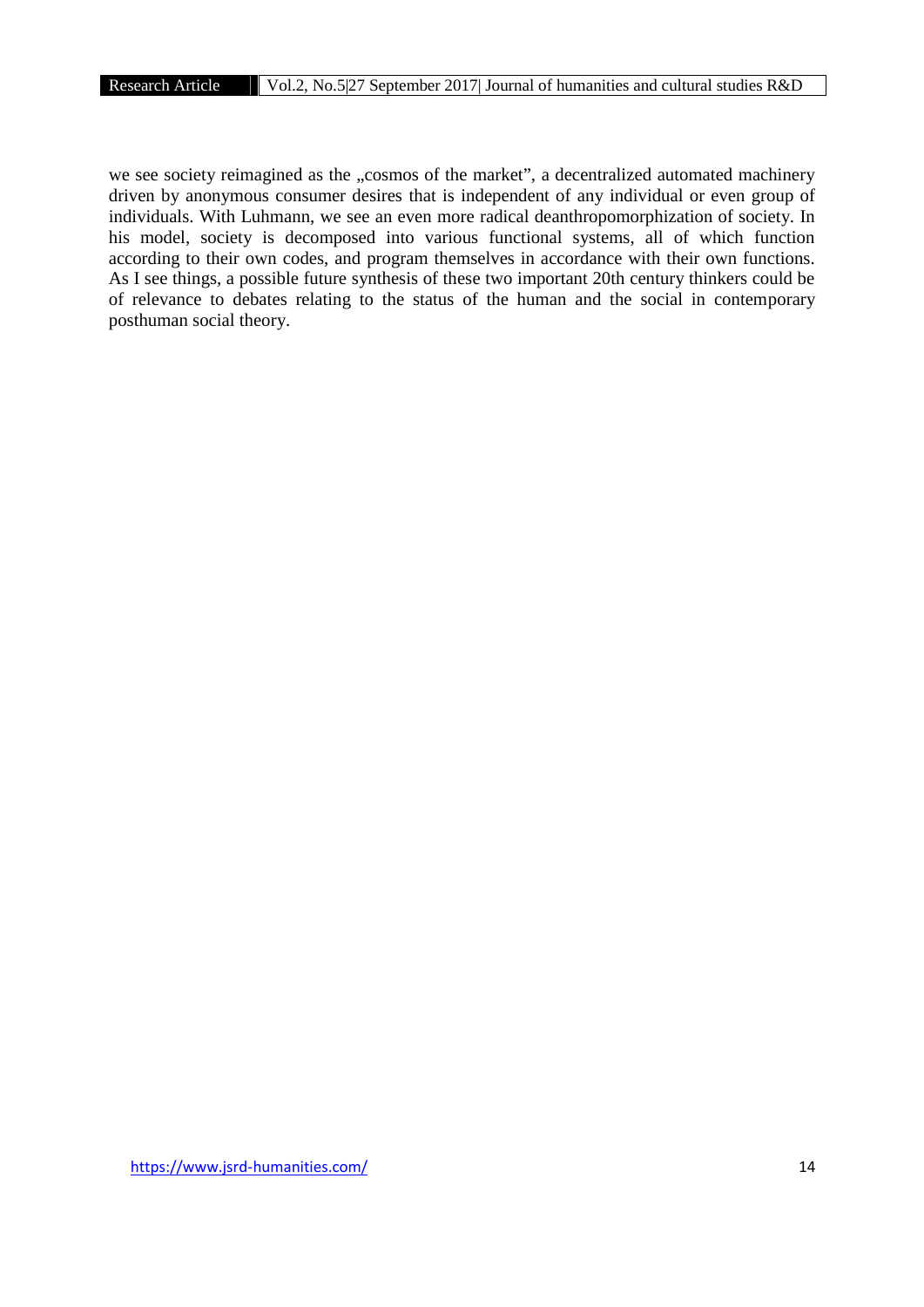## **References**

Ashby, W. R. (1947) Principles of the self-organizing dynamic system. *The Journal of general psychology* 37.2: 125-128.

Bogost, I. Cryptocurrency Might be a Path to Authoritarianism. Retrieved from https://www.theatlantic.com/technology/archive/2017/05/blockchain-of-command/528543/

Bryant, L.R. (2011) *The Democracy of Objects.* Ann Arbor: Open Humanities Press.

Ellul, J. (1964) *The Technological Society*, trans. John Wilkinson. New York: Vintage Books.

Hayek, F.A. (1998a) *Law, Legislation and Liberty. Volume 1. Rules and Order.* London and New York: Routledge.

Hayek, F.A. (1998b) *Law, Legislation and Liberty. Volume 2. The Mirage of Social Justice*. London and New York: Routledge.

Hoffmann, E.T.A. (1967) The Sand-Man, trans. J.T. Bealby, in: Hoffmann, E.T.A. *The Best Tales of Hoffmann.* New York: Dover Publications., 183-218.

Luhmann, N. (1995) *Social Systems*, trans. John Bednarz, Jr. and Dirk Baecker. Stanford: Stanford University Press.

Petsoulas, C. (2013) *Hayek's Liberalism and Its Origins. His Idea of Spontaneous Order and the Scottish Enlightenment.* London and New York: Routledge.

Rizzo, V., and Cantasano, N. (2017) Structural parallels between terrestrial microbialites and Martian sediments: are all cases of 'Pareidolia'?. *International Journal of Astrobiology* 16.4: 297-316.

Winner, L. (1978) *Autonomous Technology. Technics-out-of-Control as a Theme in Political Thought.* Cambridge and London: The MIT Press.

Young, M. (Director) (2007) *Tooth and Nail* [Motion picture]. Pennsylvania: Morningstar Films.